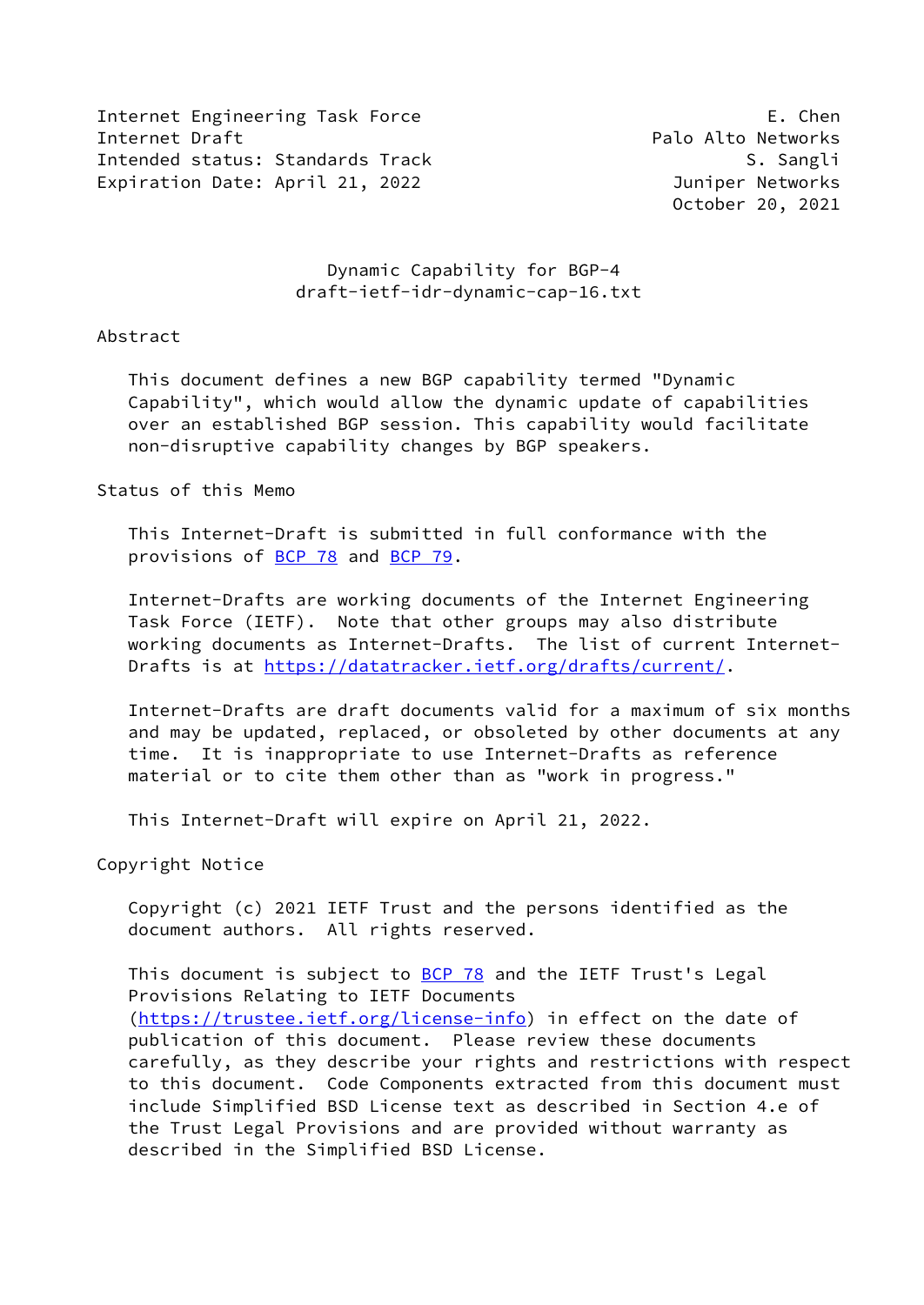# <span id="page-1-0"></span>[1](#page-1-0). Introduction

 Currently BGP capabilities [[RFC5492\]](https://datatracker.ietf.org/doc/pdf/rfc5492) are only advertised in the BGP OPEN message [\[RFC4271](https://datatracker.ietf.org/doc/pdf/rfc4271)] during the session initialization. In order to enable or disable a capability (such as the Address Family support [\[RFC4760](https://datatracker.ietf.org/doc/pdf/rfc4760)]), an established session would need to be reset, which may disrupt other services running over the session. In addition, currently an advertised capability can not be updated on-demand over an established session. One example of such a requirement is for adjusting the "Restart Time" in the Graceful Restart Capability [\[RFC4724](https://datatracker.ietf.org/doc/pdf/rfc4724)]) when performing certain planned maintenance in a network.

 This document defines a new BGP capability termed "Dynamic Capability", which would allow the dynamic update of capabilities over an established BGP session. This capability would facilitate non-disruptive capability changes by BGP speakers.

## <span id="page-1-1"></span>[1.1](#page-1-1). Requirements Language

 The key words "MUST", "MUST NOT", "REQUIRED", "SHALL", "SHALL NOT", "SHOULD", "SHOULD NOT", "RECOMMENDED", "NOT RECOMMENDED", "MAY", and "OPTIONAL" in this document are to be interpreted as described in [BCP](https://datatracker.ietf.org/doc/pdf/bcp14) [14](https://datatracker.ietf.org/doc/pdf/bcp14) [[RFC2119\]](https://datatracker.ietf.org/doc/pdf/rfc2119) [\[RFC8174](https://datatracker.ietf.org/doc/pdf/rfc8174)] when, and only when, they appear in all capitals, as shown here.

# <span id="page-1-2"></span>[2](#page-1-2). Dynamic Capability

The Dynamic Capability is a new BGP capability [\[RFC5492](https://datatracker.ietf.org/doc/pdf/rfc5492)]. The Capability Code for this capability is specified in the "IANA Considerations" section of this document. The Capability Value field consists of a list of capability codes (one-octet for each) that specify the capabilities that MAY be revised dynamically by the remote speaker.

 By advertising the Dynamic Capability to a peer in the OPEN, a BGP speaker conveys to the peer that the speaker is capable of receiving and properly handling the CAPABILITY message (as defined in the next Section) from the peer after the BGP session has been established.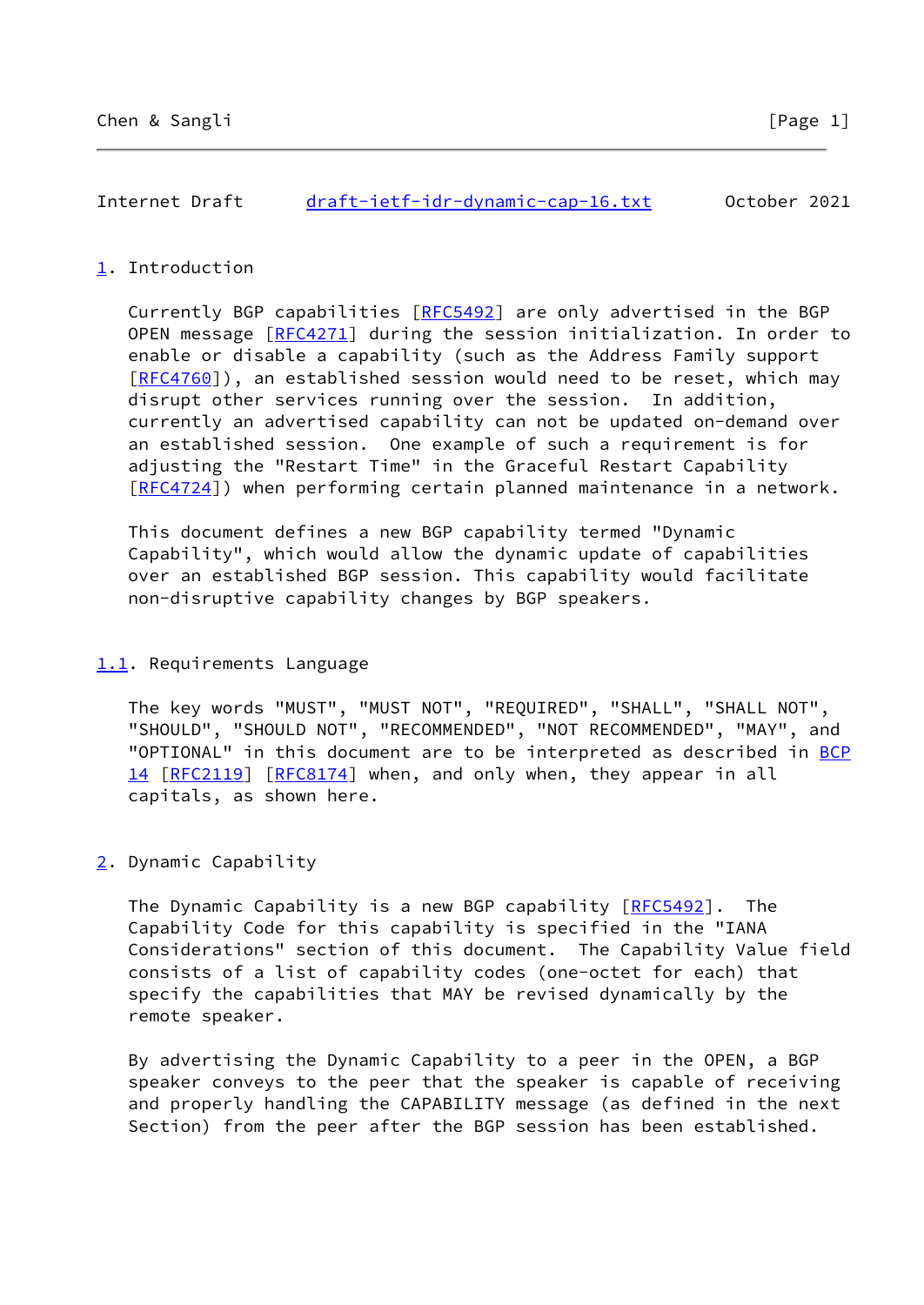Chen & Sangli **Chen & Sangli** [Page 2]

Internet Draft [draft-ietf-idr-dynamic-cap-16.txt](https://datatracker.ietf.org/doc/pdf/draft-ietf-idr-dynamic-cap-16.txt) 0ctober 2021

### <span id="page-2-0"></span>[3](#page-2-0). Capability Message

 The CAPABILITY Message is a new BGP message type with type code 6. In addition to the fixed-size BGP header [\[RFC4271](https://datatracker.ietf.org/doc/pdf/rfc4271)], the CAPABILITY message contains one or more of the following tuples of capability revisions:

| Init/Ack (1 bit)                                    |
|-----------------------------------------------------|
| Ack Request (1 bit)                                 |
| Reserved (5 bits)                                   |
| Action (1 bit)                                      |
| Sequence Number (4 octets)<br>_____________________ |
| Capability Code (1 octet)                           |
| Capability Length (2 octets)                        |
| ___________________<br>Capability Value (variable)  |
|                                                     |

 The Init/Ack bit indicates whether a capability revision is being initiated (when set to 0), or being acknowledged (when set to 1).

 The Ack Request bit indicates whether an acknowledgment is requested (when set to 1), or not (when set to 0) for a capability revision being initiated.

 The Reserved bits should be set to zero by the sender and ignored by the receiver.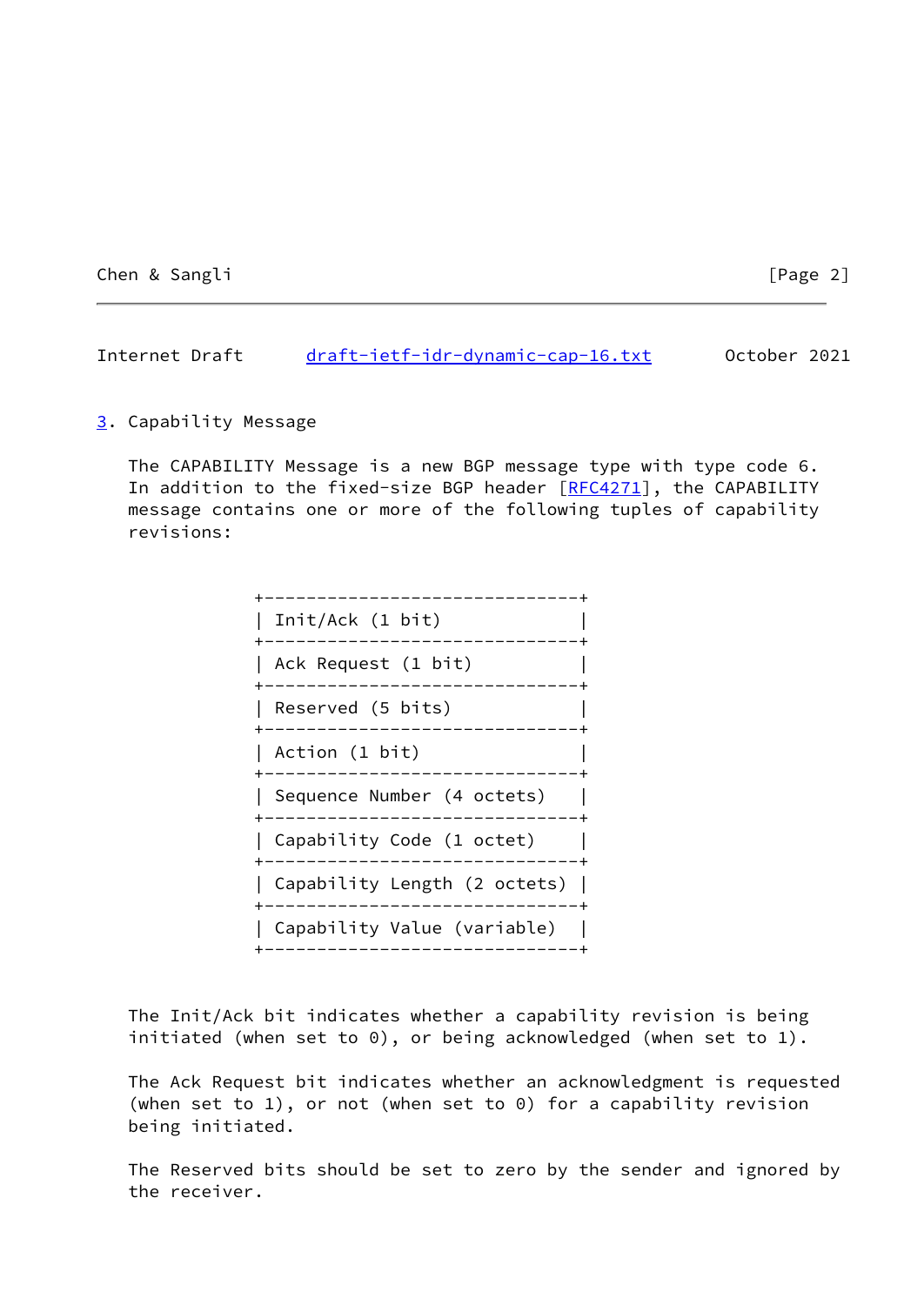The Action bit is 0 for advertising a capability, and 1 for removing a capability.

 The Sequence Number field can be used by a BGP speaker to match an acknowledgment with a capability revision that the speaker initiated previously.

 Conceptually the triple <Capability Code, Capability Length, Capability Value> is the same as the one defined in  $[REC5492]$ , and it specifies a capability for which the "Action" shall be applied. The Capability Length field, though, is larger than the one specified in

|  | Chen & Sangli |  |  | [Page 3] |  |
|--|---------------|--|--|----------|--|
|  |               |  |  |          |  |

Internet Draft [draft-ietf-idr-dynamic-cap-16.txt](https://datatracker.ietf.org/doc/pdf/draft-ietf-idr-dynamic-cap-16.txt) October 2021

#### [\[RFC5492](https://datatracker.ietf.org/doc/pdf/rfc5492)].

If multiple capability instances (as described in [[RFC5492](https://datatracker.ietf.org/doc/pdf/rfc5492)]) are defined for the capability code, then each capability instance SHALL be revised individually. The triple <Capability Code, Capability Length, Capability Value> in the CAPABILITY message SHALL contain only one instance of the capability. The Multiprotocol Extensions Capability specified in [\[RFC4760](https://datatracker.ietf.org/doc/pdf/rfc4760)] is an example of such a capability that has multiple instances defined.

 If multiple capability instances (as described in [[RFC5492](https://datatracker.ietf.org/doc/pdf/rfc5492)]) are not defined for the capability code, then the "Action" specified applies to the whole capability identified by the capability code. Furthermore, if the "Action" is to remove a capability, then the Capability Length field SHOULD be set to zero by the sender and the Capability Value field MUST be ignored by the receiver even when the Capability Length field has a non-zero value.

 If the "Action" is to remove a capability and the Capability Length field is zero, then the whole capability identified by the capability code is removed regardless whether multiple capability instances are defined for the capability code.

# <span id="page-3-0"></span>[4](#page-3-0). Operation

 A BGP speaker that is willing to receive the CAPABILITY message (for one or more capability codes) from its peer SHOULD use the BGP Capabilities Advertisement [[RFC5492\]](https://datatracker.ietf.org/doc/pdf/rfc5492) to advertise the Dynamic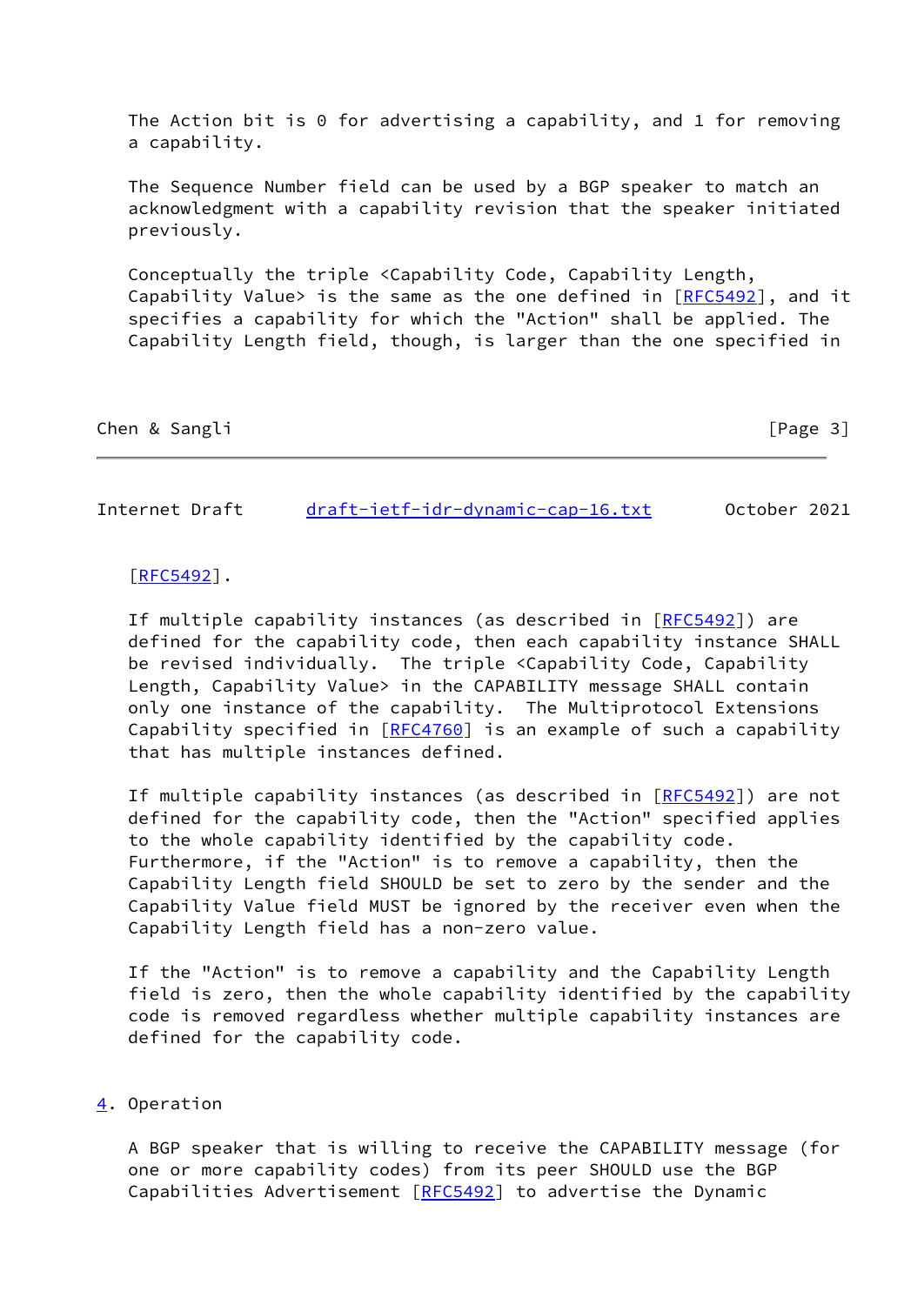Capability for these capability codes.

 A BGP speaker MAY send to its peer a CAPABILITY message to initiate revisions for one or more capability codes only if these capability codes are listed in the Dynamic Capability of the OPEN message received from its peer.

 A CAPABILITY message MAY be received only in the Established state. Receiving a CAPABILITY message in any other state is a Finite State Machine Error as defined in  $[RECA271]$ . A BGP speaker SHOULD reset the HoldTimer upon receiving a CAPABILITY message from its peer.

When a BGP speaker sends a CAPABILITY message to its peer to initiate a capability revision, the Init/Ack bit for the capability revision in the message MUST be set to 0. The setting of the Ack Request bit is capability specific. The assignment of the Sequence Number is a local matter, but MUST allow the BGP speaker to unambiguously identify a capability revision it initiated previously based on the Sequence Number carried in the acknowledgment from the peer.

Chen & Sangli **channel and Chen & Sangli**  $[Page 4]$ 

Internet Draft [draft-ietf-idr-dynamic-cap-16.txt](https://datatracker.ietf.org/doc/pdf/draft-ietf-idr-dynamic-cap-16.txt) October 2021

 If the Init/Ack bit is set to 1 for a capability revision in a CAPABILITY message received by a BGP speaker, then the BGP speaker SHALL treat the capability revision as an acknowledgment of the receipt of a capability revision initiated by the BGP speaker. The BGP speaker MUST ignore the Ack Request bit, and SHALL use the Sequence Number carried in the capability revision to match with the capability revision previously initiated. The BGP speaker SHALL ignore an acknowledgment for a capability revision in which an acknowledgment was not requested by the BGP speaker. If the Sequence Number carried in the capability revision does not match any of the the Sequence Numbers used in the capability revisions initiated by the BGP speaker, then the BGP speaker SHOULD send a NOTIFICATION message as specified in the Error Handling section.

 If the Init/Ack bit is set to 0 for a capability revision in a CAPABILITY message received by a BGP speaker, then the BGP speaker SHOULD first validate the capability code in the message. If the capability code is not listed in the Dynamic Capability advertised by the speaker to the peer, the BGP speaker SHOULD send a NOTIFICATION message as specified in the Error Handling section. For a valid capability code, if the Ack Request bit is set to 1, the BGP speaker MUST first send a CAPABILITY message to acknowledge the receipt of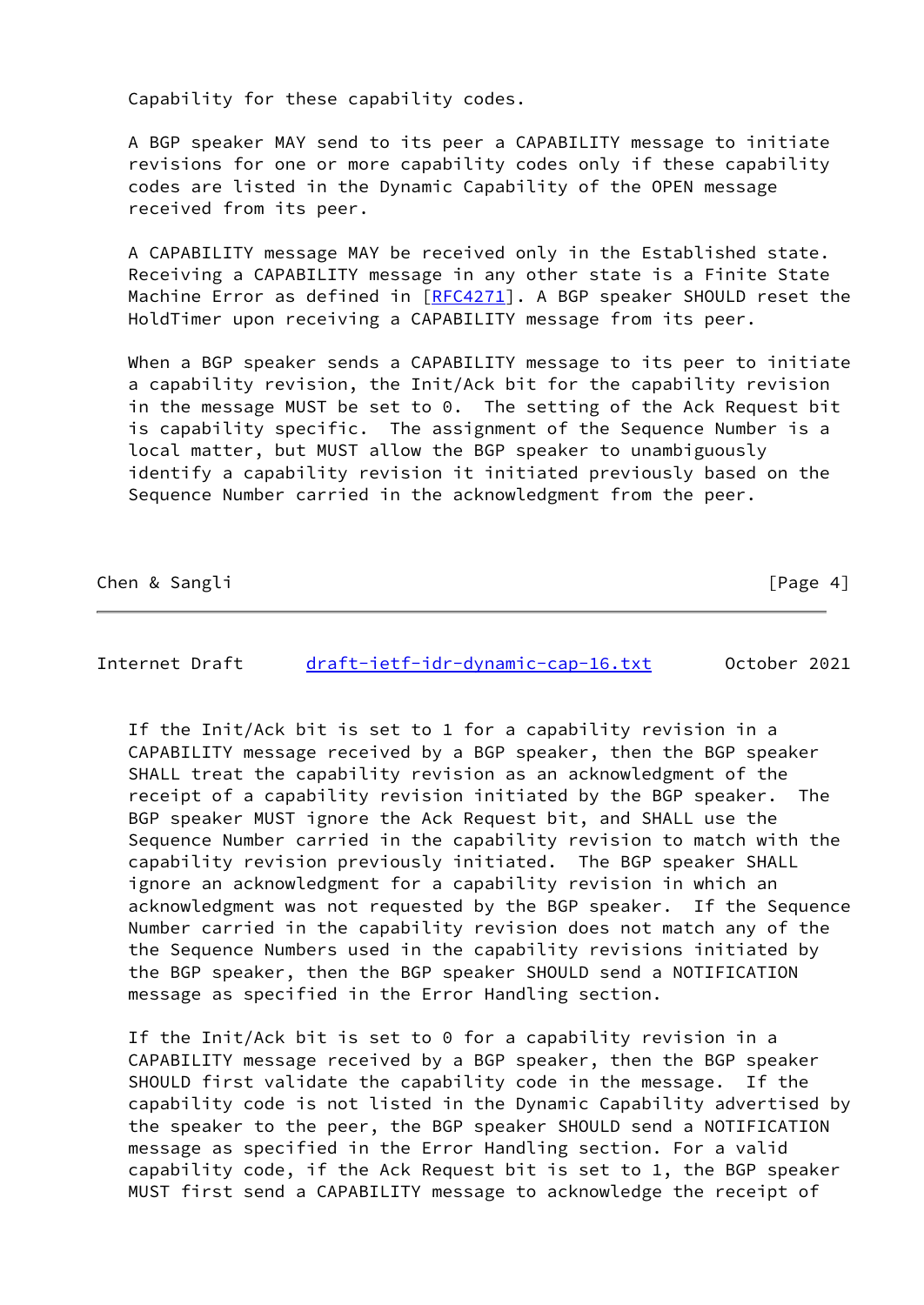the capability revision. The Init/Ack bit in the acknowledgment MUST be set to 1, and all the other fields in the capability revision MUST be kept unchanged.

 After receiving a capability revision initiated by a peer, the BGP speaker SHALL update the capability previously received from that peer based on the Action bit in the message, and then function in accordance with the revised capability for the peer. The BGP speaker SHALL ignore such a capability revision that either results in no change to an existing capability, or removes a capability that was not advertised previously. The procedures specified in the "Error Handling" section SHOULD be followed when an error is detected in processing the CAPABILITY message.

 In order to avoid ambiguities in sending and processing UPDATE messages, certain capability revisions may require close coordination between the BGP speaker (the Initiator) that initiates the capability revisions and another BGP speaker (the Receiver) that receives the capability revisions. The mechanism of acknowledgment defined in this document SHALL be used for the revision of such a capability. For the Initiator, the capability revision SHALL take effect (for the purpose of sending updates) immediately after the capability revision is sent, and the capability revision SHALL take effect (for the purpose of receiving updates) immediately after an acknowledgment is received from the Receiver. For the Receiver, the capability revision SHALL take effect (for the purpose of receiving updates)

| Chen & Sangli | [Page $5$ ] |  |  |
|---------------|-------------|--|--|
|---------------|-------------|--|--|

Internet Draft [draft-ietf-idr-dynamic-cap-16.txt](https://datatracker.ietf.org/doc/pdf/draft-ietf-idr-dynamic-cap-16.txt) October 2021

 immediately after the capability revision is received from the Initiator, and the capability revision SHALL take effect (for the purpose of sending updates) immediately after an acknowledgment is sent.

<span id="page-5-0"></span>[5](#page-5-0). Error Handling

This document defines a new NOTIFICATION error code:

Error Code Symbolic Name

7 CAPABILITY Message Error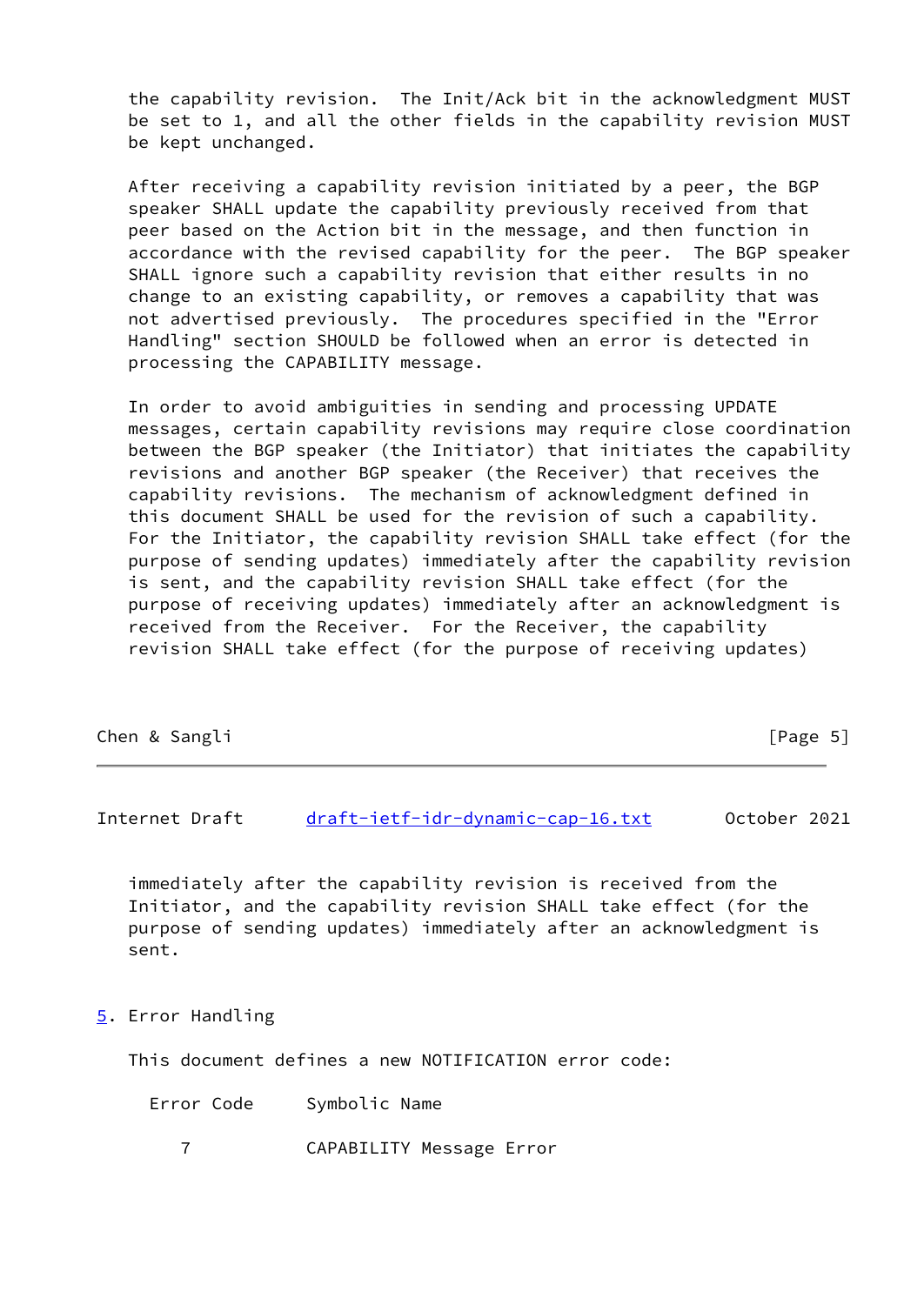The following error subcodes are defined as well:

| Subcode       | Symbolic Name               |
|---------------|-----------------------------|
|               | Unknown Sequence Number     |
| $\mathcal{P}$ | Invalid Capability Length   |
| 3             | Malformed Capability Value  |
|               | Unsupported Capability Code |
|               |                             |

 If a BGP speaker detects an error while processing a CAPABILITY message, it MUST send a NOTIFICATION message with Error Code CAPABILITY Message Error. If any of the defined error subcode is applicable, the Data field of the NOTIFICATION message MUST contain the tuple for the capability revision that causes the speaker to send the message.

 If the Sequence Number carried in a capability revision marked as acknowledgment does not match any of the the Sequence Numbers used in the capability revisions initiated by the BGP speaker, then the error subcode is set to Unknown Sequence Number.

 If the Capability Length field in the CAPABILITY message is incorrect for a Capability Code, then the error subcode is set to Invalid Capability Length.

 If the Capability Value field in the CAPABILITY message is malformed (the definition of "malformed" depends on the Capability Code), then the error subcode is set to Malformed Capability Value.

 If the Capability Code in the CAPABILITY message is not any of the capability codes advertised in the Dynamic Capability by the speaker, then the error subcode is set to Unsupported Capability Code.

| Chen & Sangli | [Page 6] |
|---------------|----------|
|               |          |

Internet Draft [draft-ietf-idr-dynamic-cap-16.txt](https://datatracker.ietf.org/doc/pdf/draft-ietf-idr-dynamic-cap-16.txt) 0ctober 2021

## <span id="page-6-0"></span>[6](#page-6-0). Implementation Considerations

 The extension specified in this document is designed for BGP capabilities in general. It can be used for a simple capability revision (e.g., a parameter change), as well as for a more complex revision that may involve changes to the encoding of BGP messages.

However, that does not mean all BGP capabilities warrant the support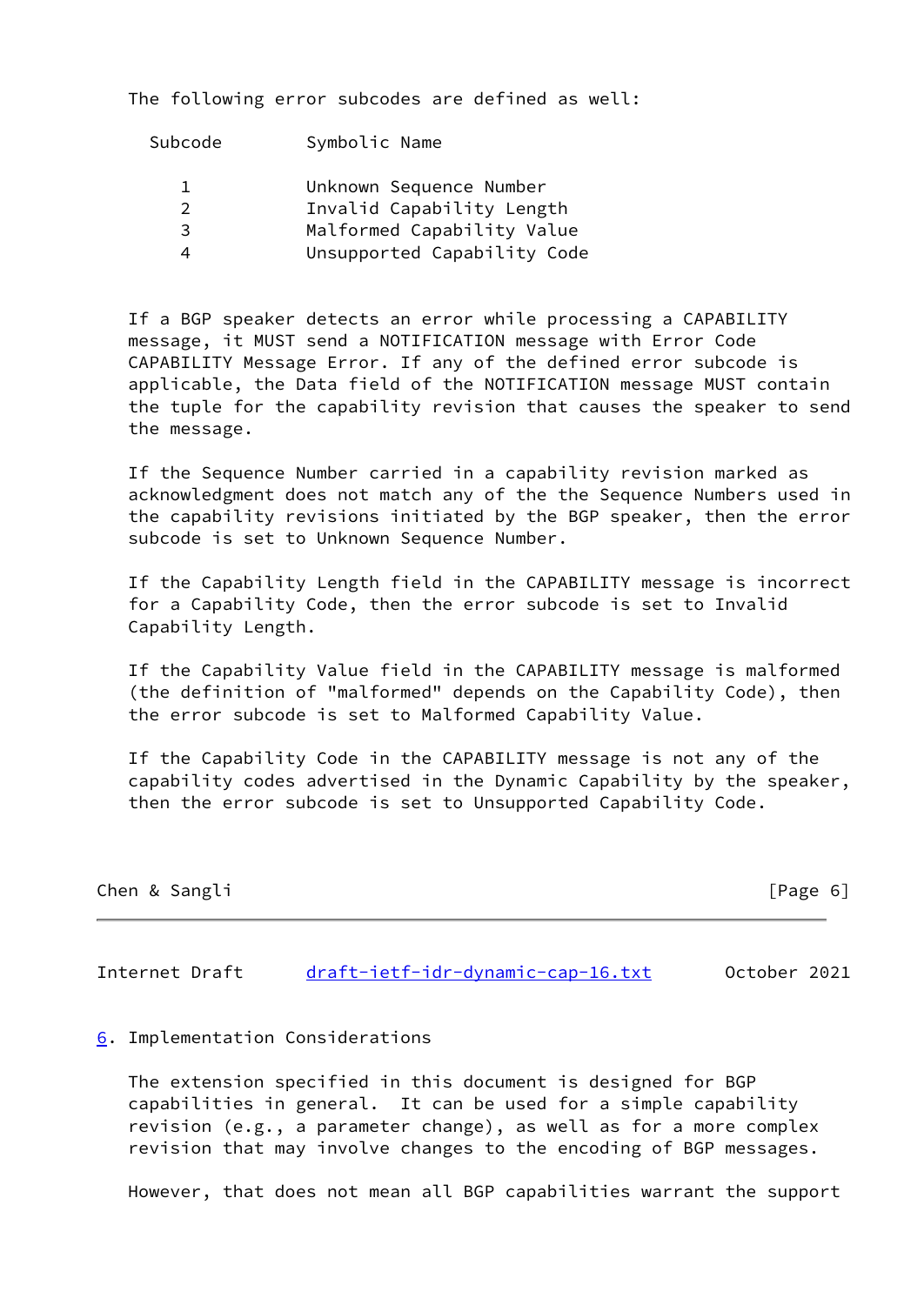of dynamic revisions. For a given capability, one should carefully consider the tradeoffs between the complexities in its implementation and the potential benefits when deciding whether to support its dynamic revision. For example, the tradeoff considerations could be more favorable for the Address Family Capability [\[RFC4760](https://datatracker.ietf.org/doc/pdf/rfc4760)] and the Graceful Restart Capability [\[RFC4724](https://datatracker.ietf.org/doc/pdf/rfc4724)] than for the ADD-PATH Capability [[RFC7911\]](https://datatracker.ietf.org/doc/pdf/rfc7911).

<span id="page-7-0"></span>[7](#page-7-0). IANA Considerations

 This document defines the CAPABILITY message type for BGP with type code 6, and a NOTIFICATION error code and subcodes for the errors in a CAPABILITY message.

 This document uses a BGP capability code to indicate that a BGP speaker supports the Dynamic Capability. The capability code 67 has been assigned by IANA.

<span id="page-7-1"></span>[8](#page-7-1). Security Considerations

 The extension proposed in this document does not change the underlying security or confidentiality issues inherent in the existing BGP [\[RFC4271](https://datatracker.ietf.org/doc/pdf/rfc4271)].

<span id="page-7-2"></span>[9](#page-7-2). Acknowledgments

 The authors would like to thank Yakov Rekhter, Ravi Chandra, Dino Farinacci, Pedro Marques, Chandrashekhar Appanna, Derek Yeung, Bruno Rijsman, John Scudder, Jeffrey Haas and Heidi Ou for their review and comments.

Chen & Sangli **Chen & Sangli** [Page 7]

Internet Draft [draft-ietf-idr-dynamic-cap-16.txt](https://datatracker.ietf.org/doc/pdf/draft-ietf-idr-dynamic-cap-16.txt) 0ctober 2021

<span id="page-7-3"></span>[10.](#page-7-3) References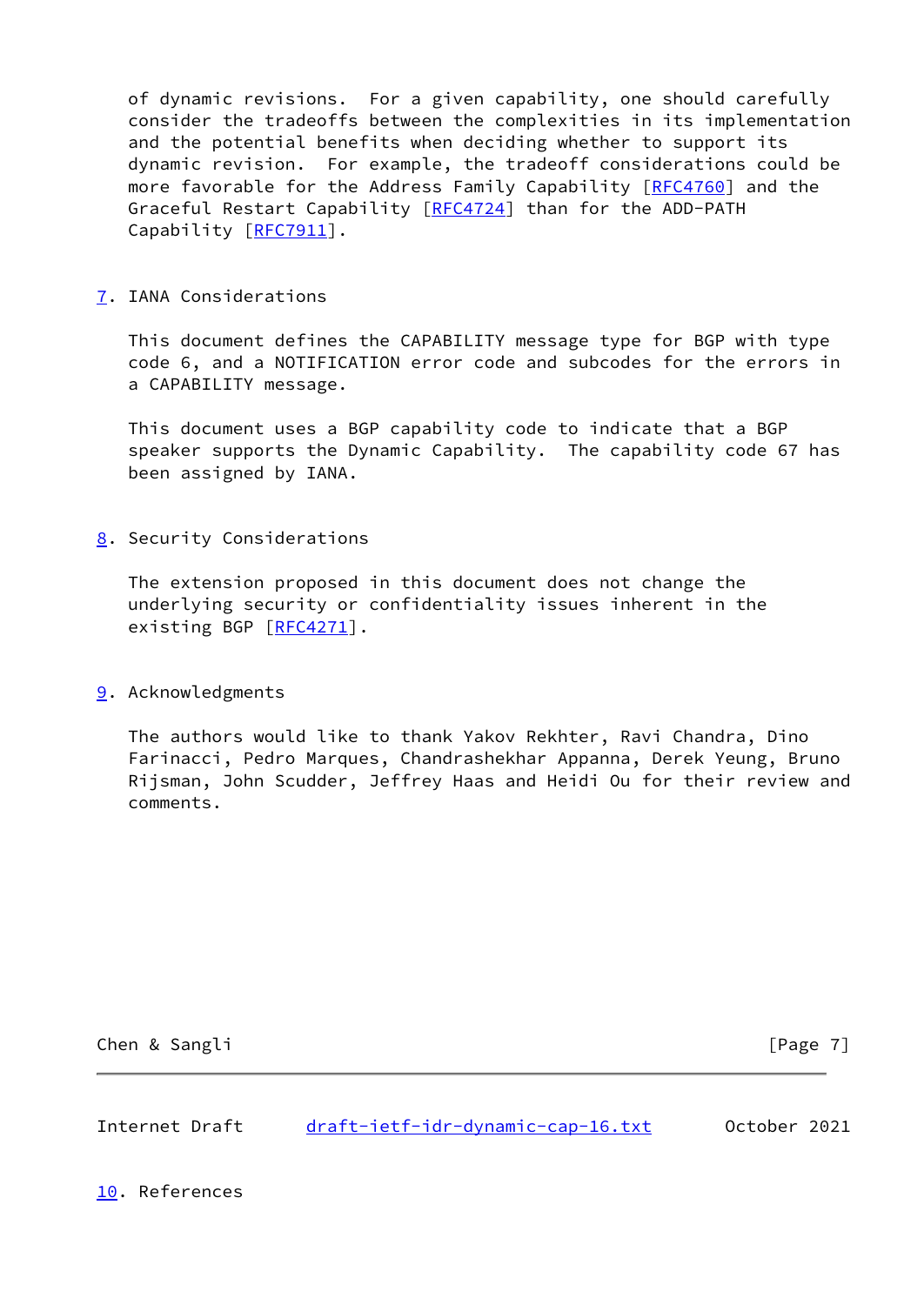#### <span id="page-8-0"></span>[10.1](#page-8-0). Normative References

- [RFC2119] Bradner, S., "Key words for use in RFCs to Indicate Requirement Levels", [BCP 14](https://datatracker.ietf.org/doc/pdf/bcp14), [RFC 2119](https://datatracker.ietf.org/doc/pdf/rfc2119), DOI 10.17487/RFC2119, March 1997, <<http://www.rfc-editor.org/info/rfc2119>>.
- [RFC4271] Rekhter, Y., Ed., Li, T., Ed., and S. Hares, Ed., "A Border Gateway Protocol 4 (BGP-4)", [RFC 4271,](https://datatracker.ietf.org/doc/pdf/rfc4271) DOI 10.17487/RFC4271, January 2006, <<http://www.rfc-editor.org/info/rfc4271>>.
- [RFC4760] Bates, T., Chandra, R., Rekhter, Y., and D. Katz, "Multiprotocol Extensions for BGP-4", [RFC 4760](https://datatracker.ietf.org/doc/pdf/rfc4760), DOI 10.17487/RFC4760, January 2007, <<http://www.rfc-editor.org/info/rfc4760>>.
- [RFC5492] Scudder, J. and R. Chandra, "Capabilities Advertisement with BGP-4", [RFC 5492](https://datatracker.ietf.org/doc/pdf/rfc5492), DOI 10.17487/RFC5492, February 2009, [<http://www.rfc-editor.org/info/rfc5492](http://www.rfc-editor.org/info/rfc5492)>.
- [RFC8174] Leiba, B., "Ambiguity of Uppercase vs Lowercase in [RFC](https://datatracker.ietf.org/doc/pdf/rfc2119) [2119](https://datatracker.ietf.org/doc/pdf/rfc2119) Key Words", [BCP 14](https://datatracker.ietf.org/doc/pdf/bcp14), [RFC 8174,](https://datatracker.ietf.org/doc/pdf/rfc8174) DOI 10.17487/RFC8174, May 2017, [<https://www.rfc-editor.org/info/rfc8174](https://www.rfc-editor.org/info/rfc8174)>.

<span id="page-8-1"></span>[10.2](#page-8-1). Informative References

- [RFC4724] Sangli, S., Chen, E., Fernando, R., Scudder, J. and Y. Rekhter, "Graceful Restart Mechanism for BGP", [RFC](https://datatracker.ietf.org/doc/pdf/rfc4724) [4724,](https://datatracker.ietf.org/doc/pdf/rfc4724) DOI 10.17487/RFC4724, January 2007, <<http://www.rfc-editor.org/info/rfc4724>>.
- [RFC7911] Walton, D., Retana, A., Chen, E., and J. Scudder, "Advertisement of Multiple Paths in BGP", [RFC 7911](https://datatracker.ietf.org/doc/pdf/rfc7911), DOI 10.17487/RFC7911, July 2016, <<http://www.rfc-editor.org/info/rfc7911>>.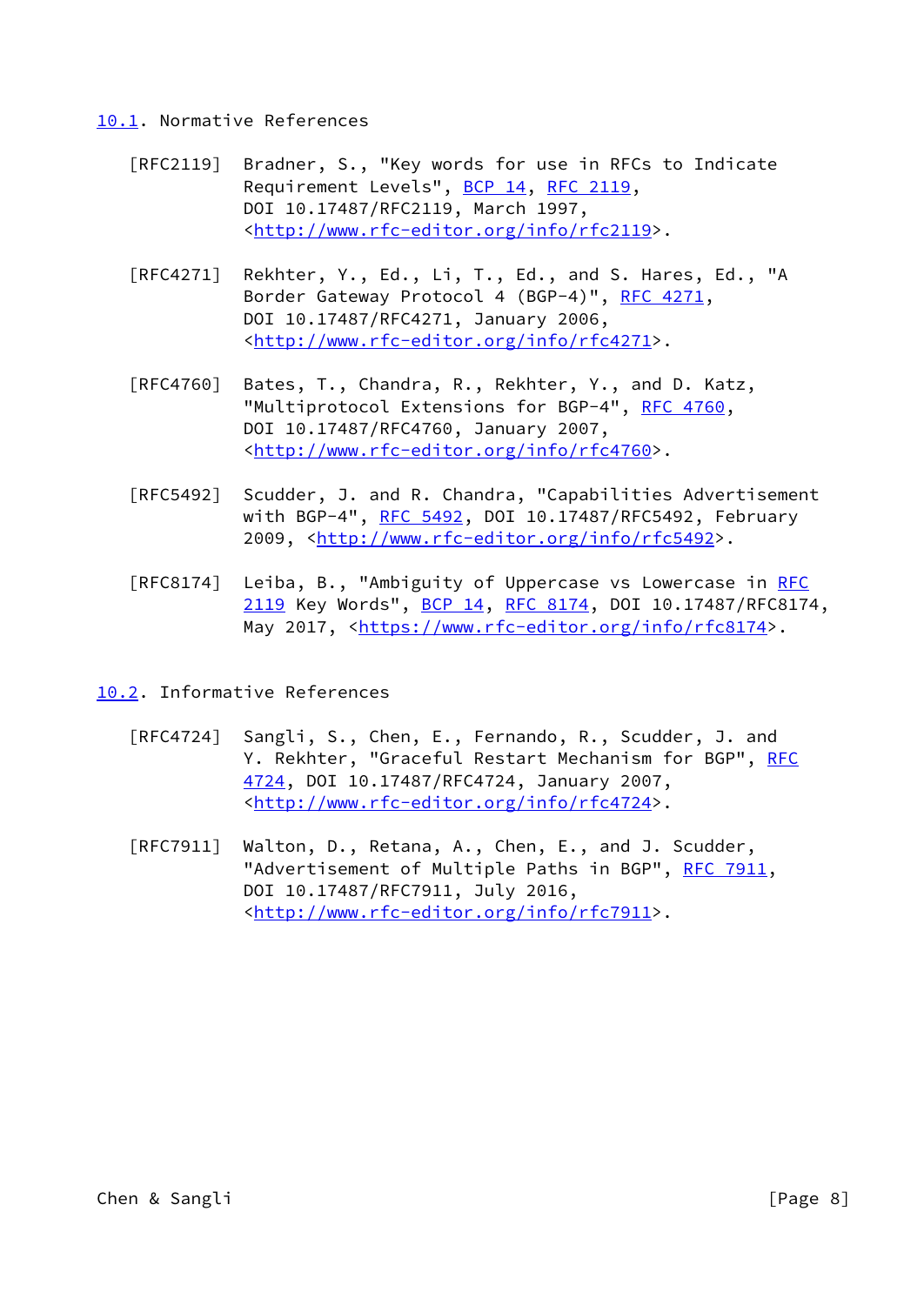Internet Draft [draft-ietf-idr-dynamic-cap-16.txt](https://datatracker.ietf.org/doc/pdf/draft-ietf-idr-dynamic-cap-16.txt) 0ctober 2021

<span id="page-9-0"></span>[11.](#page-9-0) Authors' Addresses

 Enke Chen Palo Alto Networks, Inc.

Email: enchen@paloaltonetworks.com

 Srihari R. Sangli Juniper Networks, Inc.

Email: ssangli@juniper.net